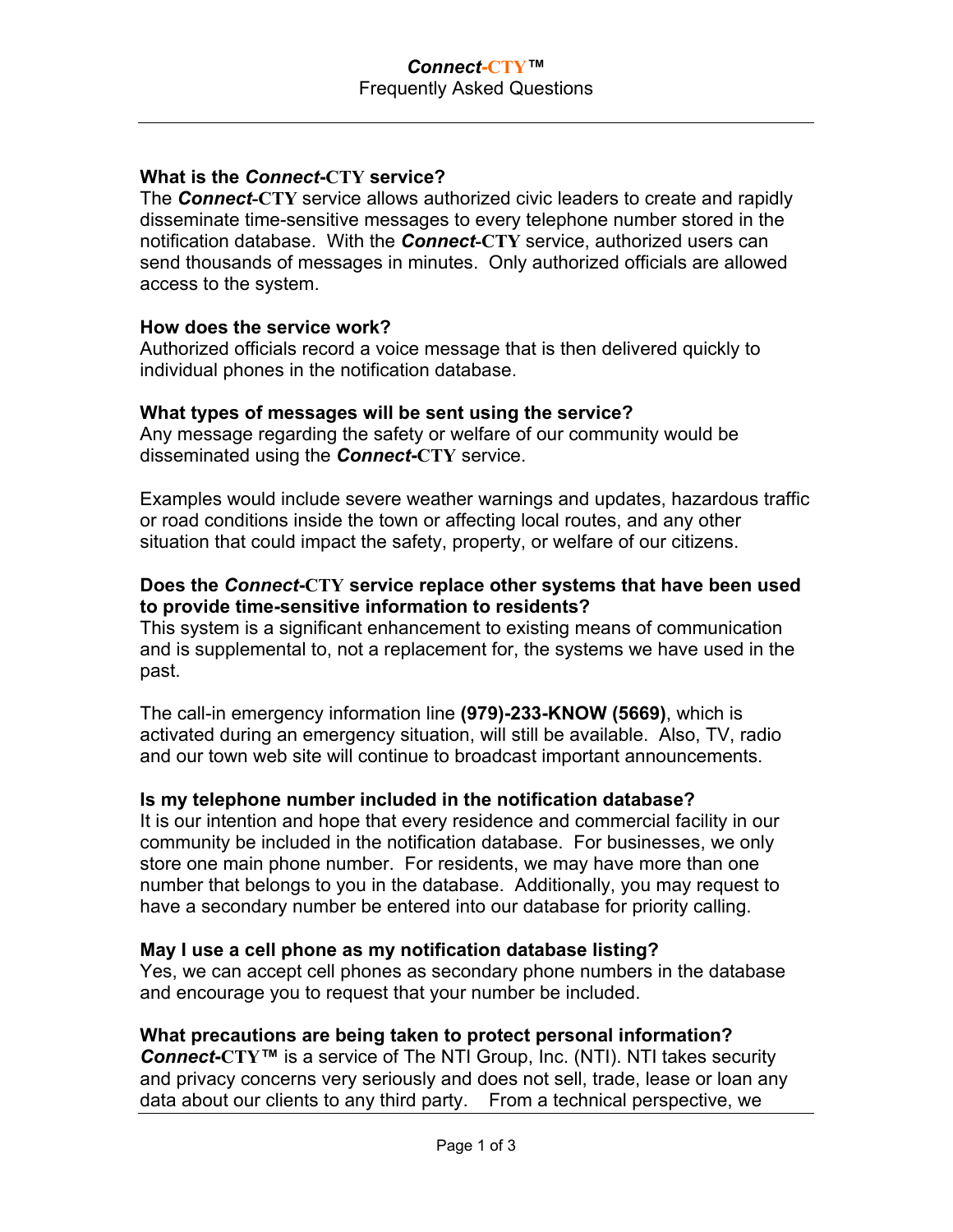#### *Connect***-CTY™**  Frequently Asked Questions

utilize multiple physical and virtual layers of firewalls to maintain data security. *NTI* only utilizes secure transmissions with its customers. No confidential information is ever transmitted between *NTI* and its customers using e-mail or FTP, but rather always utilizes either a VPN tunnel or SSL. Data is hosted in state-of-the-art facilities which require photo identification, thumb-print recognition, keyed access, and are manned 24/7 with full-security personnel. All data is encrypted prior to being placed on tape for offsite storage. NTI also retains an external, independent security firm to perform annual security audits.

## **Will there be a way to positively identify incoming calls which are made by the city using the system?**

The caller-ID number for calls generated by the *Connect***-CTY** service will be the same as the City Hall Office number: **(979)-233-3526**. In addition, every message will begin with the same standard announcement: **"Hello, this is Chief Stanford calling with an important message from the City of Freeport".** The message content will follow this standard introduction.

# **Will the** *Connect***-CTY service work if I have a call screening system on my phone?**

There are several varieties of call screening devices which use differing protocols for screening. In general, the system has been found to work with these devices; but, some may require some type of pre-programming to allow our town's telephone number to pass through. We may conduct periodic test to assure that messages are being delivered to numbers in the notification database.

# **If I am a non-resident home or condominium owner, what phone should be listed in the notification database?**

For non-residents or owners who reside out of our town/city, you may provide an additional phone number to be included in our database to contact during certain situations. In general, calls are sent to the primary number only, but we also have the ability to call multiple numbers for each resident or business when requested by the resident or business. Please contact City Hall at **(979)-233- 3526** to provide us with that information.

# **If I have provided more than one phone number, when will they be called?**

Should a situation arise that requires us to contact you at multiple phone numbers, we can activate the system to place a simultaneous call to all of your numbers. In most cases, we will be sending calls only to one phone number.

#### **My primary phone or my second listing is a cell phone with a non-local area code. Will the** *Connect***-CTY service call numbers outside the area?**  Yes. The area code does not impact whether or not a call is made.